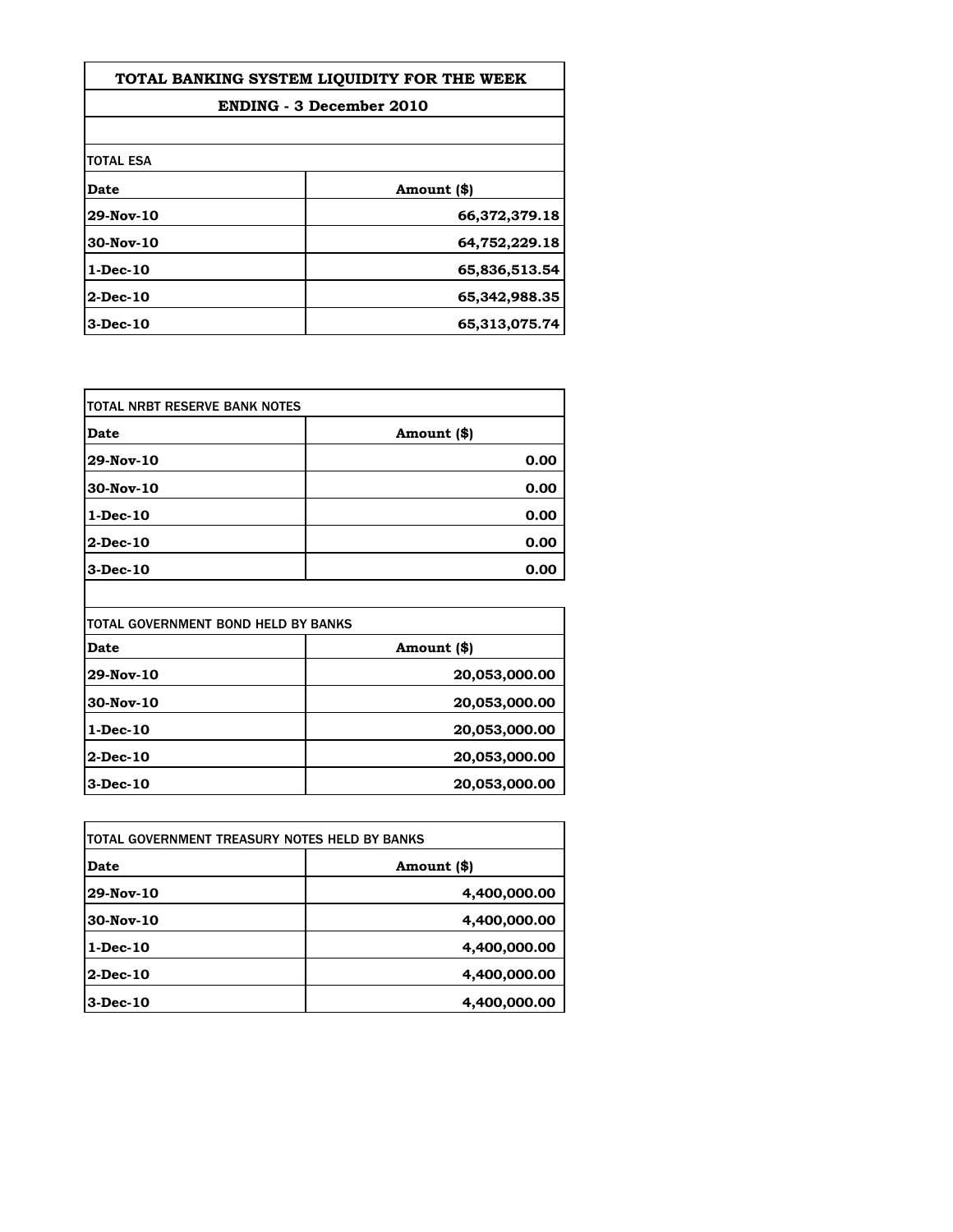| TOTAL BANKING SYSTEM LIQUIDITY FOR THE WEEK<br><b>ENDING - 10 December 2010</b> |               |                  |             |
|---------------------------------------------------------------------------------|---------------|------------------|-------------|
|                                                                                 |               | <b>TOTAL ESA</b> |             |
|                                                                                 |               | <b>Date</b>      | Amount (\$) |
| $7$ -Dec-10                                                                     | 64,179,125.74 |                  |             |
| 8-Dec-10                                                                        | 62,883,859.42 |                  |             |
| $9-Dec-10$                                                                      | 62,974,503.52 |                  |             |
| $10$ -Dec- $10$                                                                 | 63,001,154.03 |                  |             |

| Date      | Amount (\$) |
|-----------|-------------|
| 7-Dec-10  | 0.00        |
| 8-Dec-10  | 0.00        |
| 9-Dec-10  | 0.00        |
| 10-Dec-10 | 0.00        |

| <b>TOTAL GOVERNMENT BOND HELD BY BANKS</b> |               |
|--------------------------------------------|---------------|
| Date                                       | Amount (\$)   |
| $7 - Dec - 10$                             | 20,053,000.00 |
| 8-Dec-10                                   | 20,053,000.00 |
| $9$ -Dec-10                                | 20,053,000.00 |
| $10$ -Dec- $10$                            | 20,053,000.00 |

| 4,400,000.00 |
|--------------|
|              |
| 4,400,000.00 |
| 4,400,000.00 |
|              |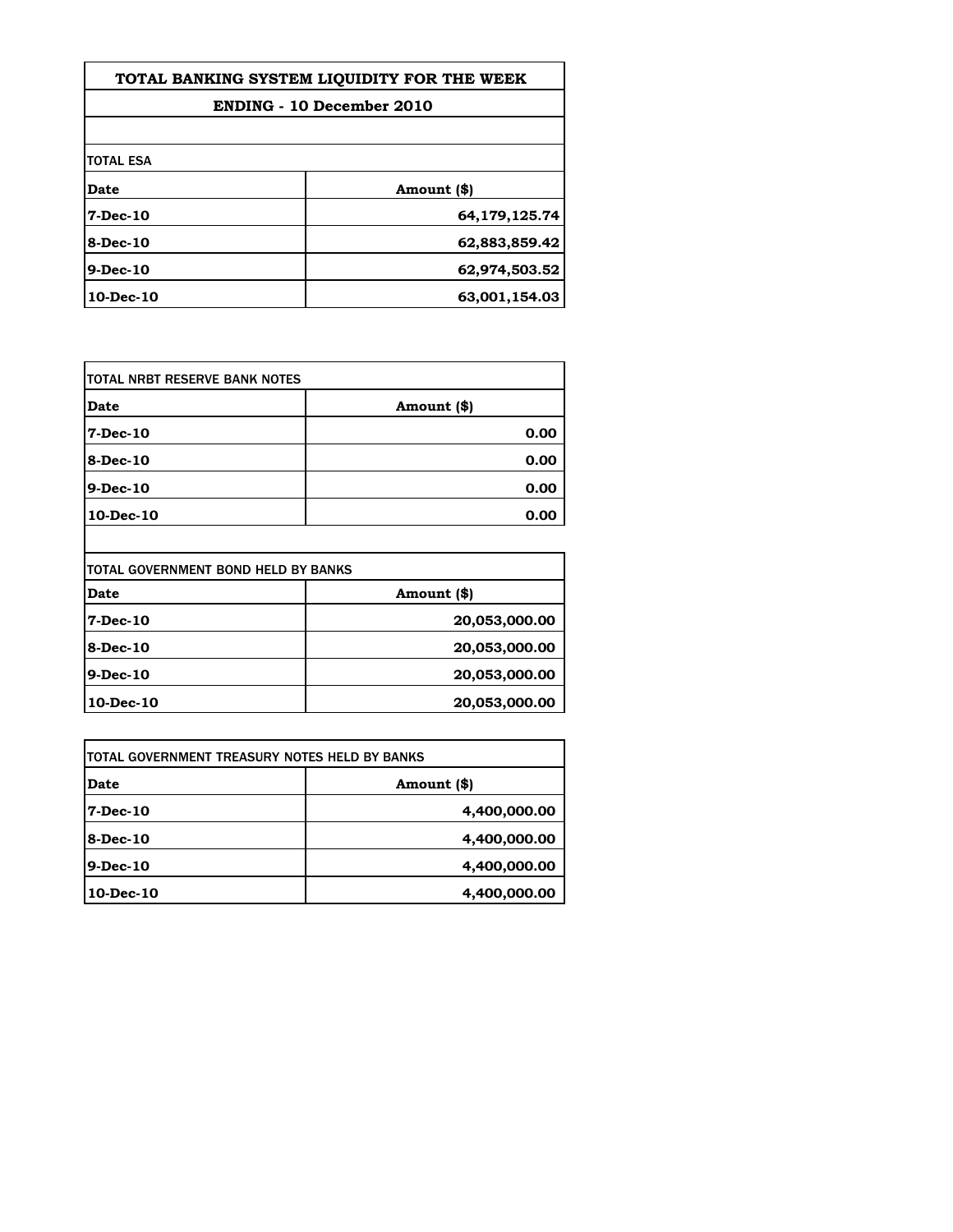| TOTAL BANKING SYSTEM LIOUIDITY FOR THE WEEK<br><b>ENDING - 17 December 2010</b> |               |  |
|---------------------------------------------------------------------------------|---------------|--|
|                                                                                 |               |  |
| <b>TOTAL ESA</b>                                                                |               |  |
| Date                                                                            | Amount (\$)   |  |
| 13-Dec-10                                                                       | 62,833,617.46 |  |
| 14-Dec-10                                                                       | 67,004,006.19 |  |
| 15-Dec-10                                                                       | 67,204,225.29 |  |
| 16-Dec-10                                                                       | 67,005,320.52 |  |
| 17-Dec-10                                                                       | 66,795,738.90 |  |

| ITOTAL NRBT RESERVE BANK NOTES |             |
|--------------------------------|-------------|
| Date                           | Amount (\$) |
| 13-Dec-10                      | 0.00        |
| 14-Dec-10                      | 0.00        |
| 15-Dec-10                      | 0.00        |
| 16-Dec-10                      | 0.00        |
| 17-Dec-10                      | 0.00        |

| TOTAL GOVERNMENT BOND HELD BY BANKS |               |
|-------------------------------------|---------------|
| Date                                | Amount (\$)   |
| 13-Dec-10                           | 20,053,000.00 |
| 14-Dec-10                           | 20,053,000.00 |
| 15-Dec-10                           | 20,053,000.00 |
| 16-Dec-10                           | 20,053,000.00 |
| 17-Dec-10                           | 20,053,000.00 |

| ITOTAL GOVERNMENT TREASURY NOTES HELD BY BANKS |              |
|------------------------------------------------|--------------|
| Date                                           | Amount (\$)  |
| 13-Dec-10                                      | 4,400,000.00 |
| 14-Dec-10                                      | 4,400,000.00 |
| 15-Dec-10                                      | 4,400,000.00 |
| 16-Dec-10                                      | 4,400,000.00 |
| 17-Dec-10                                      | 4,400,000.00 |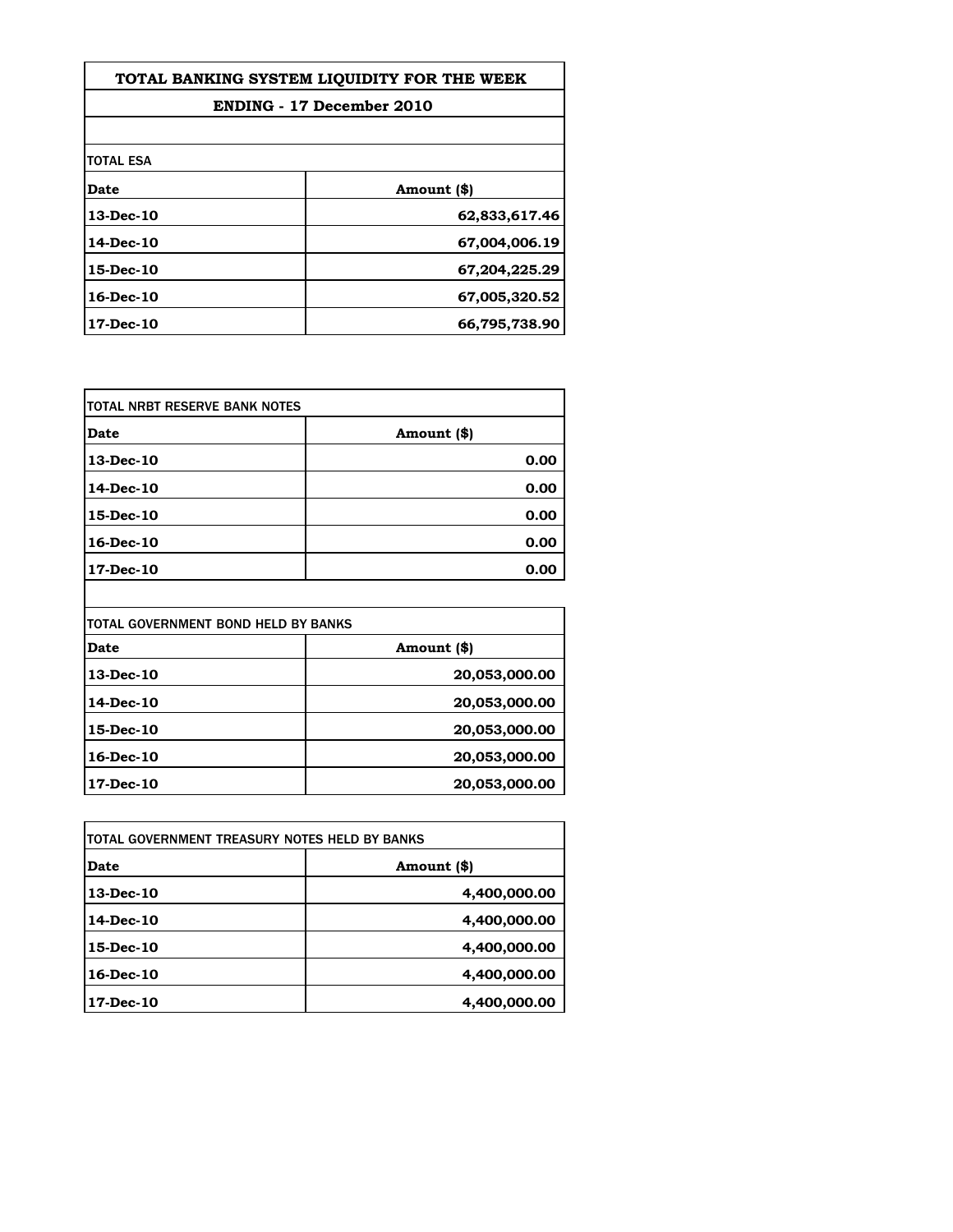| TOTAL BANKING SYSTEM LIOUIDITY FOR THE WEEK |               |
|---------------------------------------------|---------------|
| <b>ENDING - 24 December 2010</b>            |               |
|                                             |               |
| TOTAL ESA                                   |               |
| Date                                        | Amount (\$)   |
| 20-Dec-10                                   | 66,596,708.90 |
| $21$ -Dec-10                                | 65,719,579.69 |
| 22-Dec-10                                   | 65,257,193.93 |
| 23-Dec-10                                   | 65,278,917.93 |
| 24-Dec-10                                   | 64,443,722.53 |

| Date      | Amount (\$) |
|-----------|-------------|
| 20-Dec-10 | 0.00        |
| 21-Dec-10 | 0.00        |
| 22-Dec-10 | 0.00        |
| 23-Dec-10 | 0.00        |
| 24-Dec-10 | 0.00        |

| ITOTAL GOVERNMENT BOND HELD BY BANKS |               |
|--------------------------------------|---------------|
| Date                                 | Amount (\$)   |
| 20-Dec-10                            | 20,053,000.00 |
| 21-Dec-10                            | 20,053,000.00 |
| 22-Dec-10                            | 20,053,000.00 |
| <b>23-Dec-10</b>                     | 20,053,000.00 |
| 24-Dec-10                            | 20,053,000.00 |

| itotal Government treasury notes held by Banks |              |
|------------------------------------------------|--------------|
| Date                                           | Amount (\$)  |
| 20-Dec-10                                      | 4,400,000.00 |
| <b>21-Dec-10</b>                               | 4,400,000.00 |
| 22-Dec-10                                      | 4,400,000.00 |
| 23-Dec-10                                      | 4,400,000.00 |
| 24-Dec-10                                      | 4,400,000.00 |